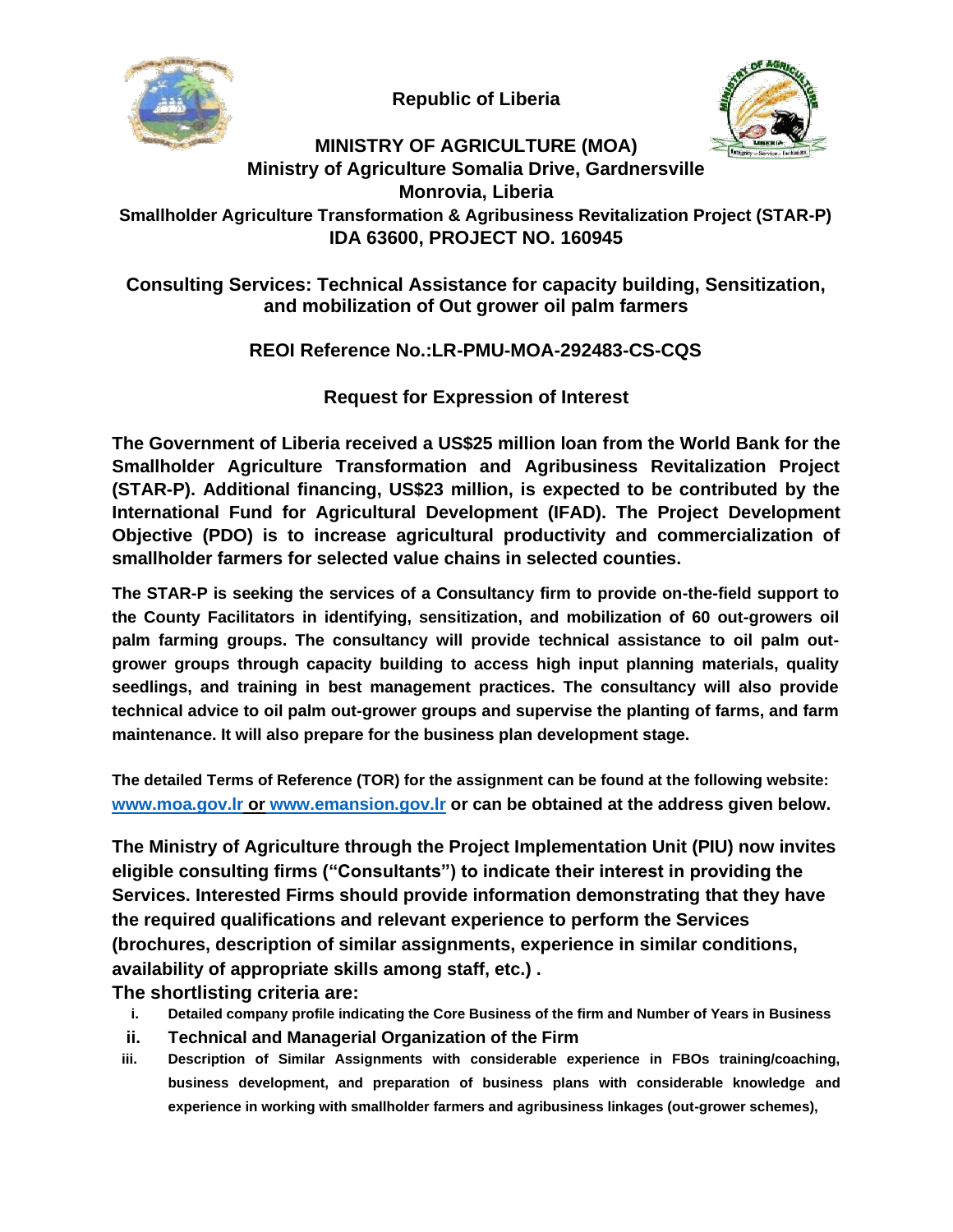**cooperatives participating in Matching Grants. Experience in Similar Conditions particularly in post-conflict contexts in Africa.**

**iii. Availability of Appropriate Skills among Staff or within the firm**

**The attention of interested individual Consultants is drawn to Section III, paragraphs, 3.14, 3.16, and 3.17 of the World Bank's "Procurement Regulations for IPF Borrowers" dated July 2016, revised November 2017, August 2018 and January 2020, setting forth the World Bank's policy on conflict of interest. Please refer to paragraph 3.17 of the Procurement Regulations on conflict of interest related to this assignment which is available on the Bank's website at [http://projects](http://projects-beta.worldbank.org/en/projects-operations/products-and-services/brief/procurement-new-framework)[beta.worldbank.org/en/projects-operations/products-and-services/brief/procurement-new](http://projects-beta.worldbank.org/en/projects-operations/products-and-services/brief/procurement-new-framework)[framework](http://projects-beta.worldbank.org/en/projects-operations/products-and-services/brief/procurement-new-framework) .**

**A consulting firm will be selected in accordance with the Consultants Qualification Selection (CQS) method set out in the Procurement Regulations.**

**Expressions of interest must be delivered in a written form to the address below or by email to [starp-bids@moa.gov.lr](mailto:starp-bids@moa.gov.lr) with a copy to [gtoto@moa.gov.lr](mailto:gtoto@moa.gov.lr) and [rglaydor@moa.gov.lr](mailto:rglaydor@moa.gov.lr) by 9th June, 2022 @ 16:00 hours local time.**

**Galah Toto National Program Coordinator Project Implementation Unit (PIU), Ministry of Agriculture Smallholder Agriculture Transformation & Agribusiness Revitalization Project (STAR-P)/ Rural Economic Transformation Project (RETRAP) 1 st Floor LIBSUCO Building, Japanese Freeway (Formerly Somalia Drive) Gardnersville – Monrovia, Liberia Tel +231-777576980 Email: starp-bids@moa.gov.lr and cc: gtoto@moa.gov.lr; rglaydor@moa.gov.lr**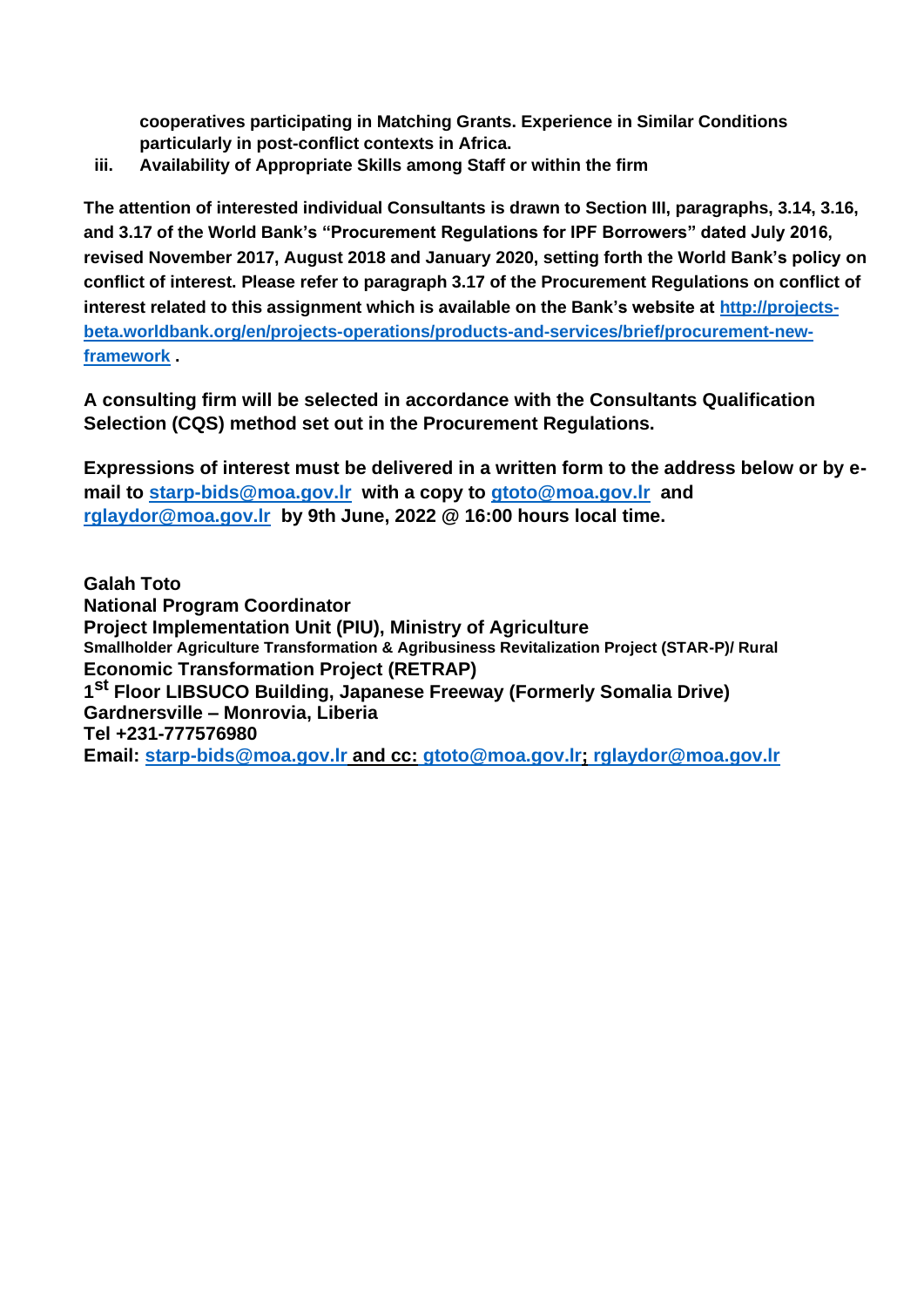



## **MINISTRY OF AGRICULTURE REPUBLIC OF LIBERIA**

# **Smallholder Agricultural Transformation and Agribusiness Revitalization Project (STAR-P)**

## **TERMS OF REFERENCE (TOR)**

## **Technical Assistance for capacity building, Sensitization, and mobilization of Out grower oil palm farmers**

## **REOI Reference No.: LR-PMU-MOA-292483-CS-CQS**

#### **1. Background**

The Smallholder Agriculture Transformation and Agribusiness Revitalization Project (STAR-P) was approved by the World Bank Board of Directors on January 15, 2019. The Project Development Objective (PDO) is to increase agricultural productivity and commercialization of smallholder farmers for selected value chains in selected counties. The USD 25 million financing agreement was signed on February 15, 2019, and the project became effective on June 28, 2019. The project is co-financed on a pari-passu basis with IFAD. The USD 23 million co-financing was approved by the IFAD Board in September 2019 and the Financing Agreement was signed on 21 November 2019. This brings the total financing envelope under STAR-P to \$48 million.

Four oil palm concessions agreements were signed in 2011. The agreement specified that 20% of oil palm developed by concessions should be owned by out-growers. The out-grower model was included in the agreements to help improve inclusive development in the subsector.

## **2. Specific tasks and responsibilities for the consultant**

The project has assessed the capacity and finance needs of the FBOs groups and the MOA/STAR-P is seeking the services of a Consultancy firm to provide on-the-field support to the County Facilitators in identifying, sensitization, and mobilization of 60 out-growers oil palm farming groups. The consultancy will provide technical assistance to oil palm out-grower groups through capacity building to access high input planning materials, quality seedlings, and training in best management practices. The consultancy will also provide technical advice to oil palm out-grower groups and supervise the planting of farms, and farm maintenance. It will also prepare for the business plan development stage.

As part of its implementation support, the MOA/STAR-P is seeking the services of a qualified consultancy firm to help prepare the out-growers oil palm farmers groups in the concession area to prepare for the business plan development stage that will enable them to access grant funding**.**

The consultant is expected to:

Sensitize and mobilize 60 oil palm out-grower groups to prepare a business plan

Support the field activities of the Country's Focal Officers to train and build the capacity of the. Provide training and develop capacity in managing new plantings

Work closely with the Operation Manager in reviewing to ensure the business plan is submitted to the Bank.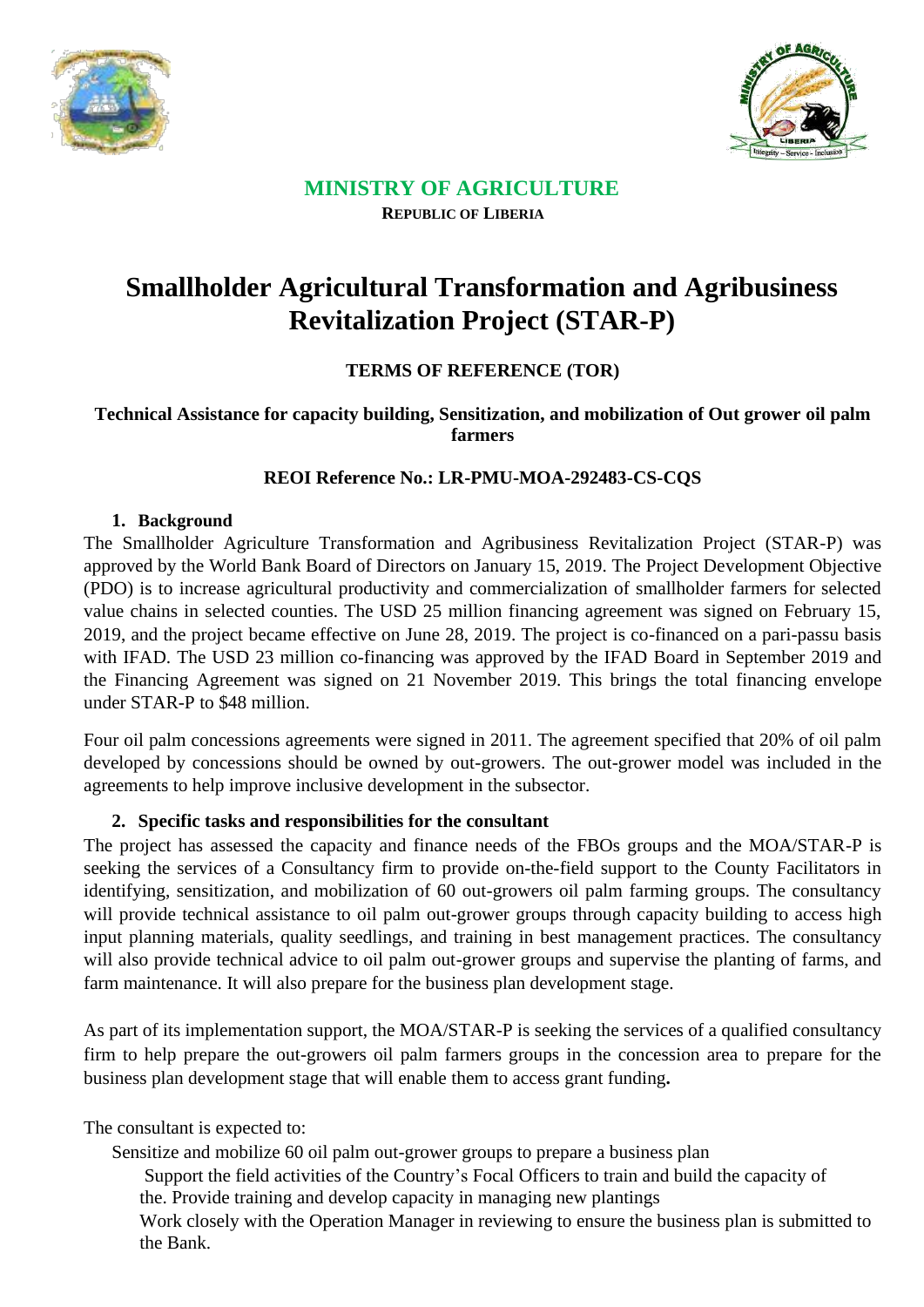#### **3. Qualifications and experience for the Firm**

Interested Firms should provide information demonstrating that they have the required qualifications and relevant experience to perform the Services. Firms should include in their Technical Proposal a profile of the team leader or his/her company and/or institution, the team understanding of the assignment, the methodology to carry out the consultancy, and a curriculum vitae of the key staff that will be involved in the assignment. The prospective firm(s) must provide relevant details of demonstrable experience in FBOs training/coaching, business development, and preparation of business plans with considerable knowledge and experience in working with smallholder farmers and agribusiness linkages (out-grower schemes) in post-conflict contexts in Africa. The firm(s) must demonstrate capabilities in providing technical assistance, especially relating to business development in agribusinesses, entrepreneurship, and smallholder farmers. They must also show detailed experience in developing or advising agribusiness projects in sub-Saharan Africa or similar (including experience with smallholder out-grower schemes); and show a track record of sub-Saharan African or comparable business development experience, including case studies, and profile of current similar assignments handled. The TA should demonstrate the internal capacities applicable to the assignment. Such capacities shall, among others, include a Project Manager (Team Leader), and Agribusiness Specialist, and an Investment/Finance Analyst with the following minimum qualifications:

#### **iv. Team Leader**

Qualification:

A minimum of post-graduate degree (Master's Degree) in Economics, Project Management,

Business, Finance, Agricultural Economics, statistics or related field from a recognized institution At least 10 years of experience working on project management with at least 5 years of those related to agriculture and rural development.

Experience in working with the government and donor-funded projects in the SMEs /agribusiness sectors is an added advantage.

Good understanding of SMEs/agribusiness-related issues.

#### **1. Competencies**

Strong interpersonal and collaboration skills within the team as well as with external stakeholders. Strong analytical and constructive thinking skills.

Proven ability to be flexible in a team-oriented approach with diverse groups of people.

Strong written and oral communication skills.

Excellent planning, organizational, multi-task, and time management skills.

Proven computer skills (Microsoft Office Suite);

Government relations and knowledge of Community-driven development issues are added advantages.

#### **b) Agricultural Economist/Agribusiness Specialist:**

Qualification: A minimum of post-graduate degree (Master's Degree) in Agribusiness, Business Administration, Marketing, or related field from a recognized institution. Experience: • The person should have at least 10 years of practical experience in the agribusiness sector, particularly in value chain development and facilitating market linkages. ▪ Experience in agricultural administration, project economic and financial analysis, market and risk assessment, and evaluation of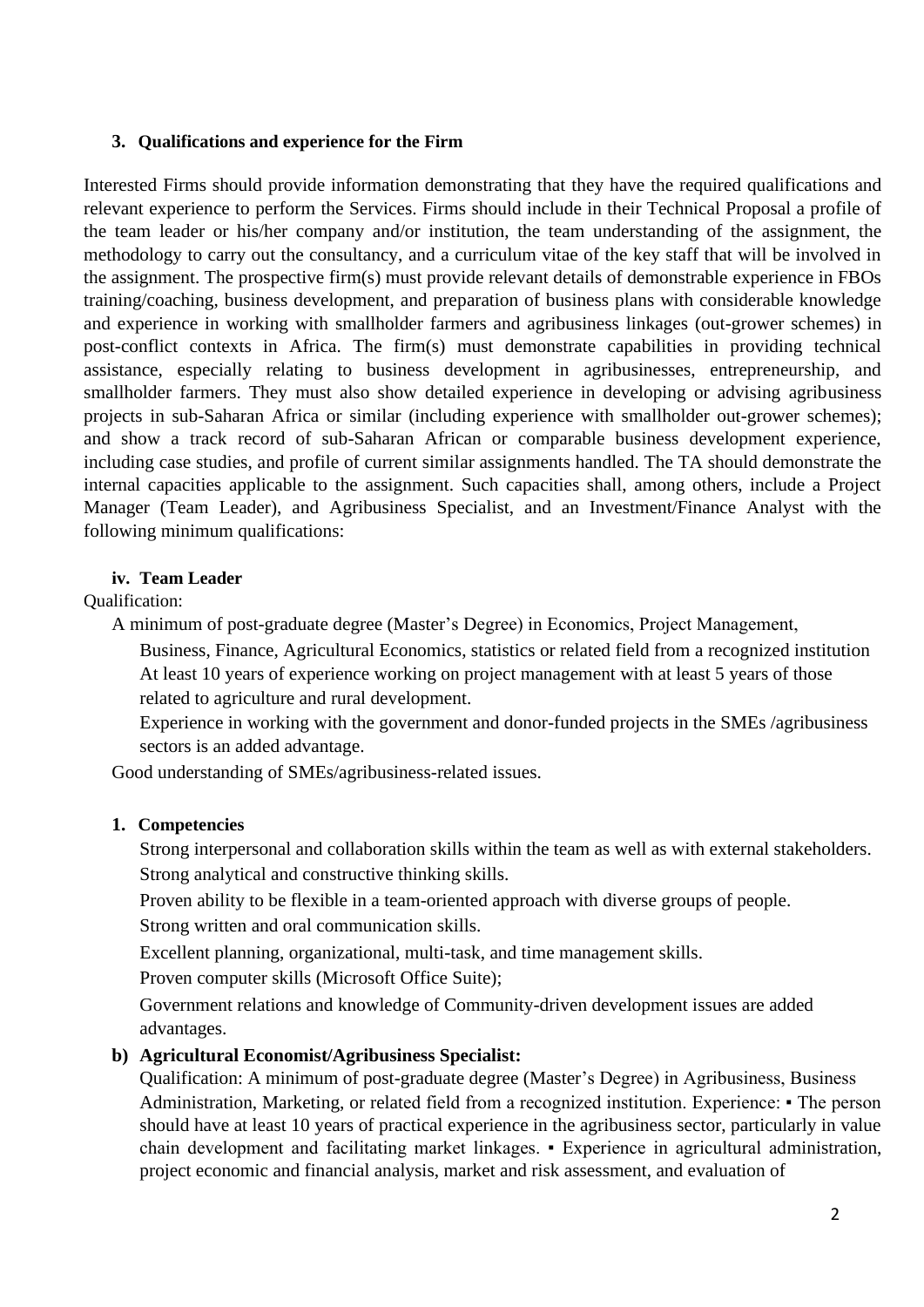programmes or related activities. ▪ He/She should have a good knowledge of policy developments in the global Agriculture and Agribusiness industry, as well as research efforts in ECOWAS's Agriculture and Agribusiness sectors. ▪ Understanding of the needs and challenges of agribusiness companies, agribusiness SMEs and smallholder farmers, and other agribusiness value-chain actors in Liberia or similar contexts, including experience establishing out-grower schemes that incorporate smallholder farmers; • Experience in developing or advising agribusiness projects in sub-Saharan Africa or similar (including experience with small-holder out-grower schemes) • Excellent skills in MS Excel and MS Word. ▪ Excellent skills in project management demonstrated in previous jobs. ▪ Proven track record in working effectively within multidisciplinary teams.

c) Investment/Finance Analyst

Qualification: A degree in accounting/finance, economics or equivalent, and a professional qualification in accountancy from an internationally acceptable accountancy body i.e., ACCA,

ICASL, ICA GH, and CPA. Experience: • At least 8 years experience in investment analysis ▪ Track record of sub-Saharan Africa, as well as experience with impact investments ▪ Experience in analyzing investments in the agricultural sector, will be an added advantage ▪ Excellent skill in MS Excel and MS Word. ▪ Excellent skills in project management demonstrated in previous jobs. ▪

Proven track record in working effectively within multidisciplinary teams.

#### **4. Duration of Consultancy**

The duration of this consultancy shall be for 5 months

#### **5. Reporting Requirements**

The consultant will report to the Operations Manager. The consultant will also interphase with the Ministry of Agriculture and NPC and other stakeholders.

| <i>b</i> urvelame |                                                                      |                        |  |
|-------------------|----------------------------------------------------------------------|------------------------|--|
| $S/N0$ .          | <b>Deliverable</b>                                                   | <b>Time Schedule</b>   |  |
|                   | <b>Inception Report</b>                                              | one (1) Week after the |  |
|                   |                                                                      | contract signing       |  |
| 2.                | Draft Report with details of the number of beneficiaries identified, | month after<br>the     |  |
|                   | sensitized, and mobilized                                            | contract signing       |  |
| $\mathcal{R}$     | Final report with Number of beneficiaries given technical assistance | months after<br>the    |  |
|                   | in good management practices; and assisted to complete concept       | contract signing       |  |
|                   | notes and business plans for grant support                           |                        |  |
|                   | Submission of business for plans for 60 oil palm out-grower groups   | months<br>after<br>the |  |
|                   |                                                                      | contract signing       |  |

| <b>Deliverables</b><br>6. |  |
|---------------------------|--|
|---------------------------|--|